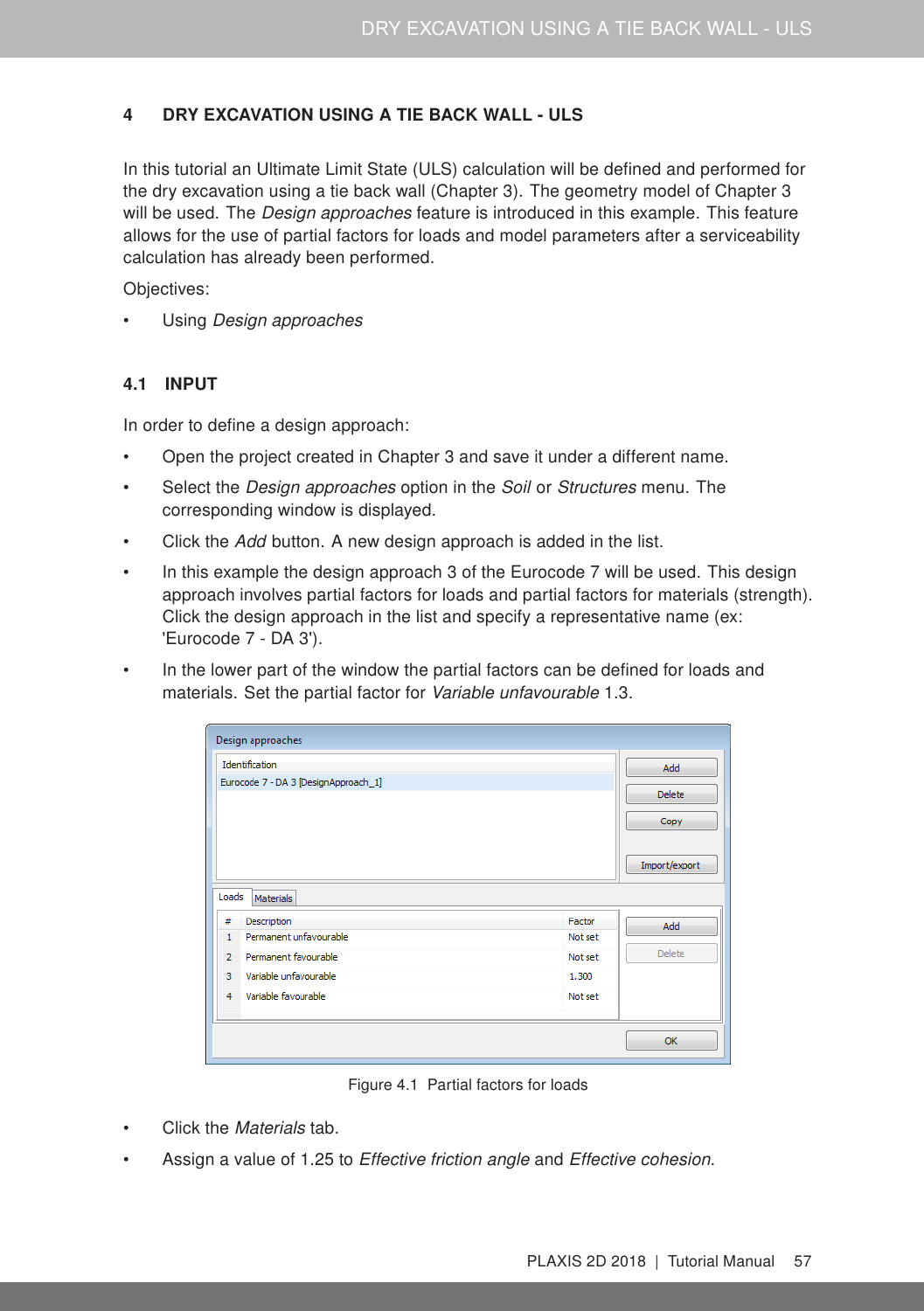|                                                   | Identification |               |  |
|---------------------------------------------------|----------------|---------------|--|
| Eurocode 7 - DA 3 [DesignApproach_1]              |                |               |  |
|                                                   |                | <b>Delete</b> |  |
|                                                   |                | Copy          |  |
|                                                   |                |               |  |
|                                                   |                | Import/export |  |
|                                                   |                |               |  |
| Materials<br>Loads                                |                |               |  |
| #<br>Description                                  | Factor         | Add           |  |
| Weight (gamma)<br>$\mathbf{1}$                    | Not set        |               |  |
| Effective friction angle (phi')<br>$\overline{2}$ | 1.250          | <b>Delete</b> |  |
| 3<br>Effective cohesion (c')                      | 1.250          |               |  |
|                                                   | Not set        | Materials     |  |
| Undrained strength (c_u)<br>$\overline{4}$        |                |               |  |

Figure 4.2 Partial factors for materials

- Click the Materials... button. The Material sets window pops up.
- Open the Loam material data set. Note that the view has changed. In the current view it is possible to assign factors to different soil parameters, as well as to see the effect of these factors on the soil parameters.
- Click the Parameters tab. In the Parameters tabsheet select the corresponding labels for  $c'_{ref}$  and  $\varphi'$  (Figure [4.3\)](#page-1-0)
- Do the same for the remaining soil data sets.
- Close the *Design approaches* window.

| General Parameters Groundwater Thermal Interfaces Initial |                   |                    |                                       |              |
|-----------------------------------------------------------|-------------------|--------------------|---------------------------------------|--------------|
| Property                                                  | <b>Unit</b>       | Value              | Eurocode 7 - DA<br>Label              | Design value |
| <b>Stiffness</b>                                          |                   |                    |                                       |              |
| $E_{50}$ ref                                              | kN/m <sup>2</sup> | 12.00E3 (None)<br> |                                       | 12.00E3      |
| E <sub>oed</sub> <sup>ref</sup>                           | kN/m <sup>2</sup> |                    | 8000 (None)                           | 8000         |
| $E_{\text{ur}}$ ref                                       | kN/m <sup>2</sup> | 36.00E3 (None)     |                                       | 36,00E3      |
| power (m)                                                 |                   | 0.8000             |                                       | 0.8000       |
| <b>Alternatives</b>                                       |                   |                    |                                       |              |
| Use alternatives                                          |                   |                    |                                       |              |
| $\mathbf{c}_e$                                            |                   | 0.04312            |                                       | 0.04312      |
| $C_{\rm g}$                                               |                   | 8.625E-3           |                                       | 8.625E-3     |
| e <sub>init</sub>                                         |                   | 0.5000             |                                       | 0.5000       |
| <b>Strength</b>                                           |                   |                    |                                       |              |
| $c_{\rm ref}$                                             | kN/m <sup>2</sup> |                    | 5.000 Effective cohesion (c')         | 4.000        |
| $\phi'$ (phi)                                             | ۰                 |                    | 29.00 Effective friction angle (phi') | 23.91        |
| $w$ (psi)                                                 | ۰                 |                    | 0.000 (None)                          | 0.000        |
| Advanced                                                  |                   |                    |                                       |              |

<span id="page-1-0"></span>Figure 4.3 Assignment of partial factors to material parameters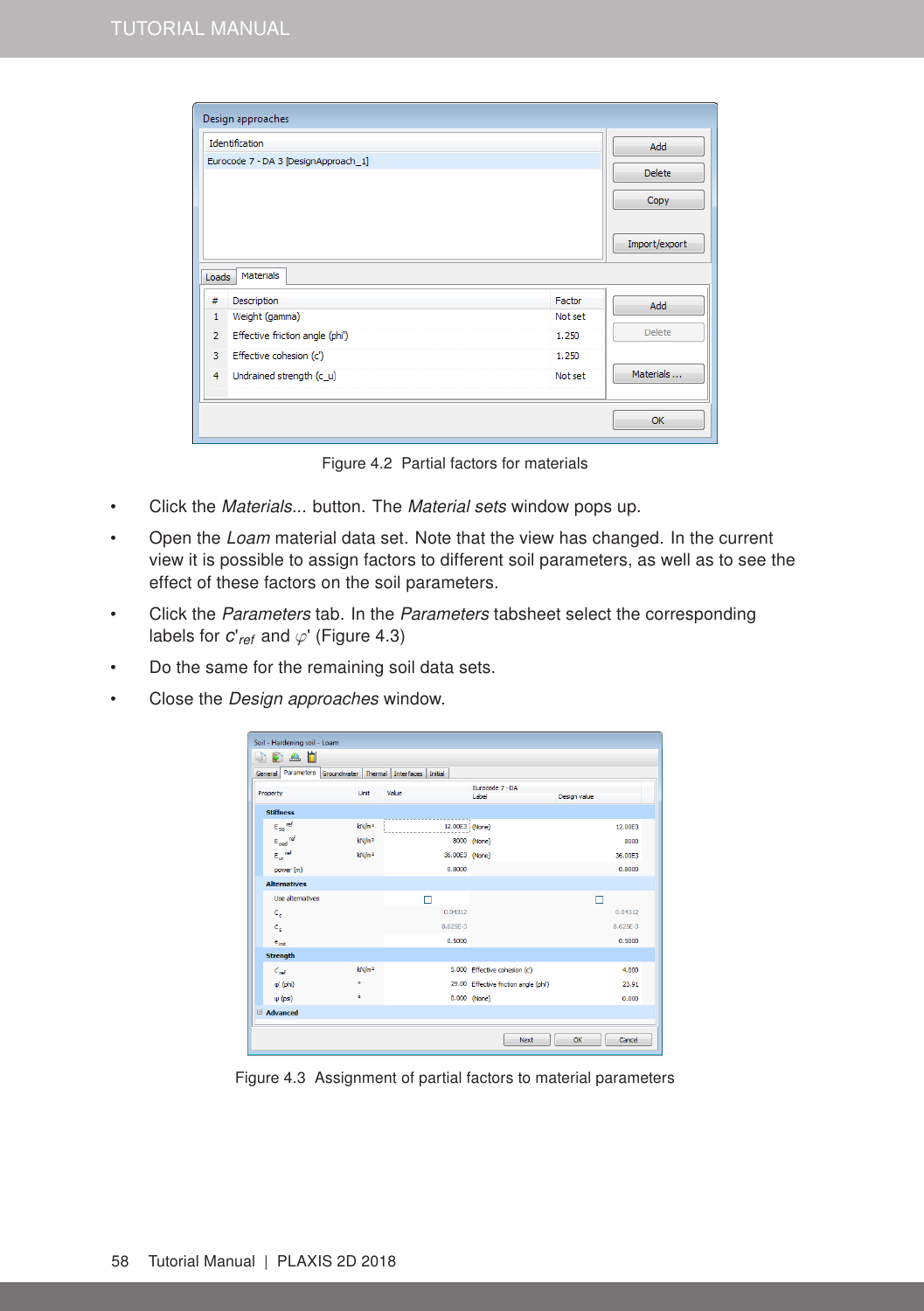Hint: Note that a partial factor for  $\phi$  and  $\psi$  applies to the tangent of  $\phi$  and  $\psi$ respectively.

## 4.2 CALCULATIONS

There are two main schemes to perform design calculations in relation to serviceability calculations (Section 5.9 of the [Reference Manual\)](#page-0-0). The first approach is used in this tutorial.

- Proceed to the Staged construction mode.
- Click Phase 1 in the Phases explorer.
- $\overline{\mathbf{e}}$ Add a new phase.
- Double-click the newly added phase to open the Phases window.
- In the *General* subtree of the *Phases* window select the defined design approach in the corresponding drop-down menu.
- In the Model explorer expand the Line loads and all the subtrees under it.
- Select the Variable unfavourable option in the LoadFactorLabel drop-down menu of the static component of the load (Figure [4.4\)](#page-2-0).



Figure 4.4 Assignment of factor label to loads in the Selection explorer

<span id="page-2-0"></span>• Follow the same steps to define ULS phases for all the remaining SLS phases. Make sure that the Phase 7 starts from Phase 1, Phase 8 from Phase 2, Phase 9 from Phase 3 and so on.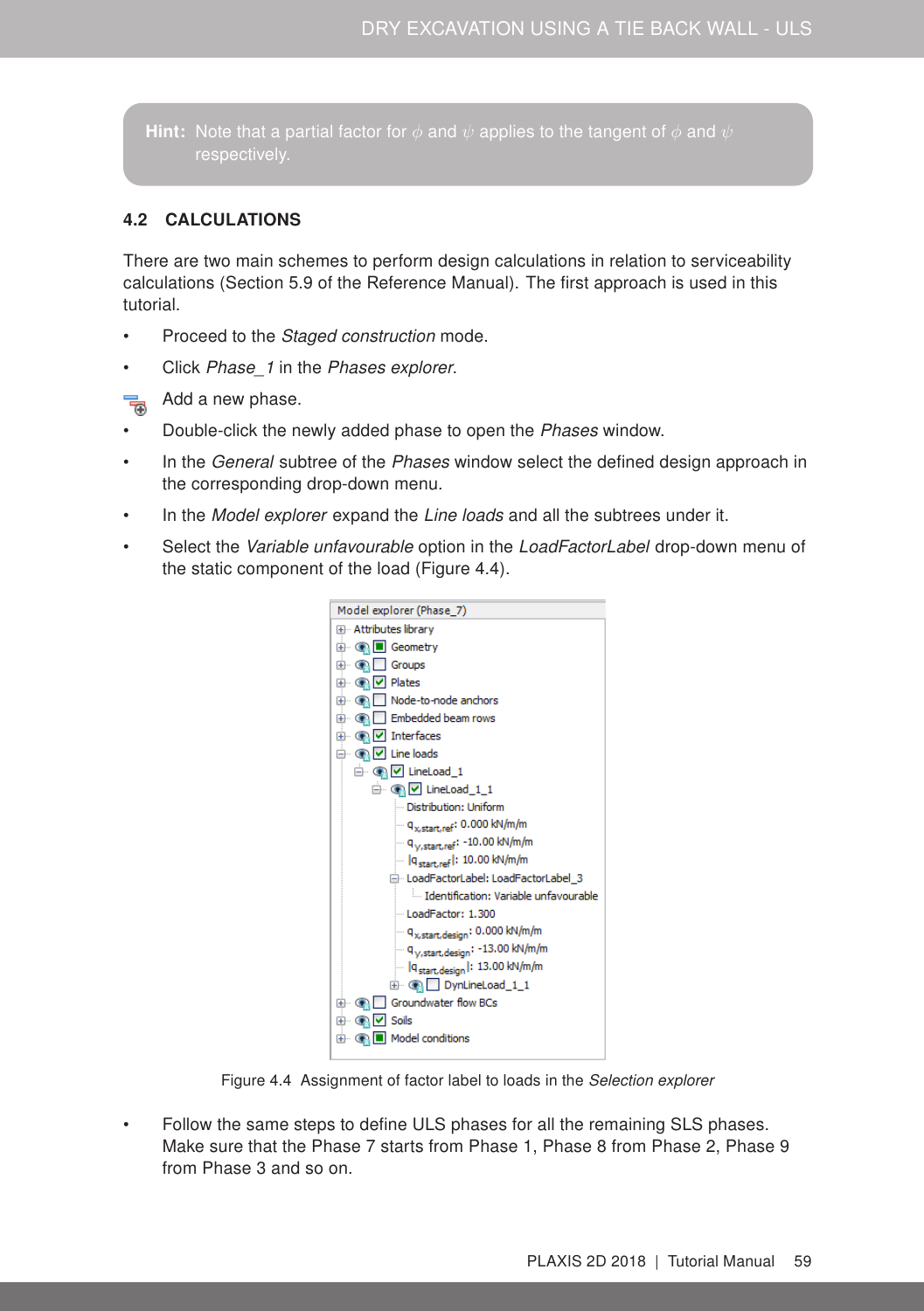Select some characteristic points for curves (for example the connection points of the ground anchors on the diaphragm wall, such as (40.0 27.0) and (40.0 23.0)).



Save the project after the calculation has finished.

## 4.3 RESULTS

The results obtained for the design approach phases can be evaluated in Output. Figure [4.5](#page-3-0) displays the Σ*Mstage* - |*u*| plot for the node located at (40.0 27.0).



<span id="page-3-0"></span>Figure 4.5  $\Sigma$  – *Mstage* - |*u*| plot for the ULS phases

If the ULS calculations have successfully finished, the model complies with the corresponding design approach. If there are doubts about this due to excessive deformations, an additional Safety calculation may be considered using the same design approach, which should then result in a stable Σ*Msf* value larger than 1.0. Note that if partial factors have been used it is not necessary that Σ*Msf* also includes a safety margin. Hence, in this case Σ*Msf* just larger that 1.0 is enough. Figure [4.6](#page-4-0) displays the Σ*Msf* - |*u*| plot for the *Safety* calculations of the Phase 6 and the corresponding ULS phase (Phase 12). It can be concluded that the situation complies with the design requirements.